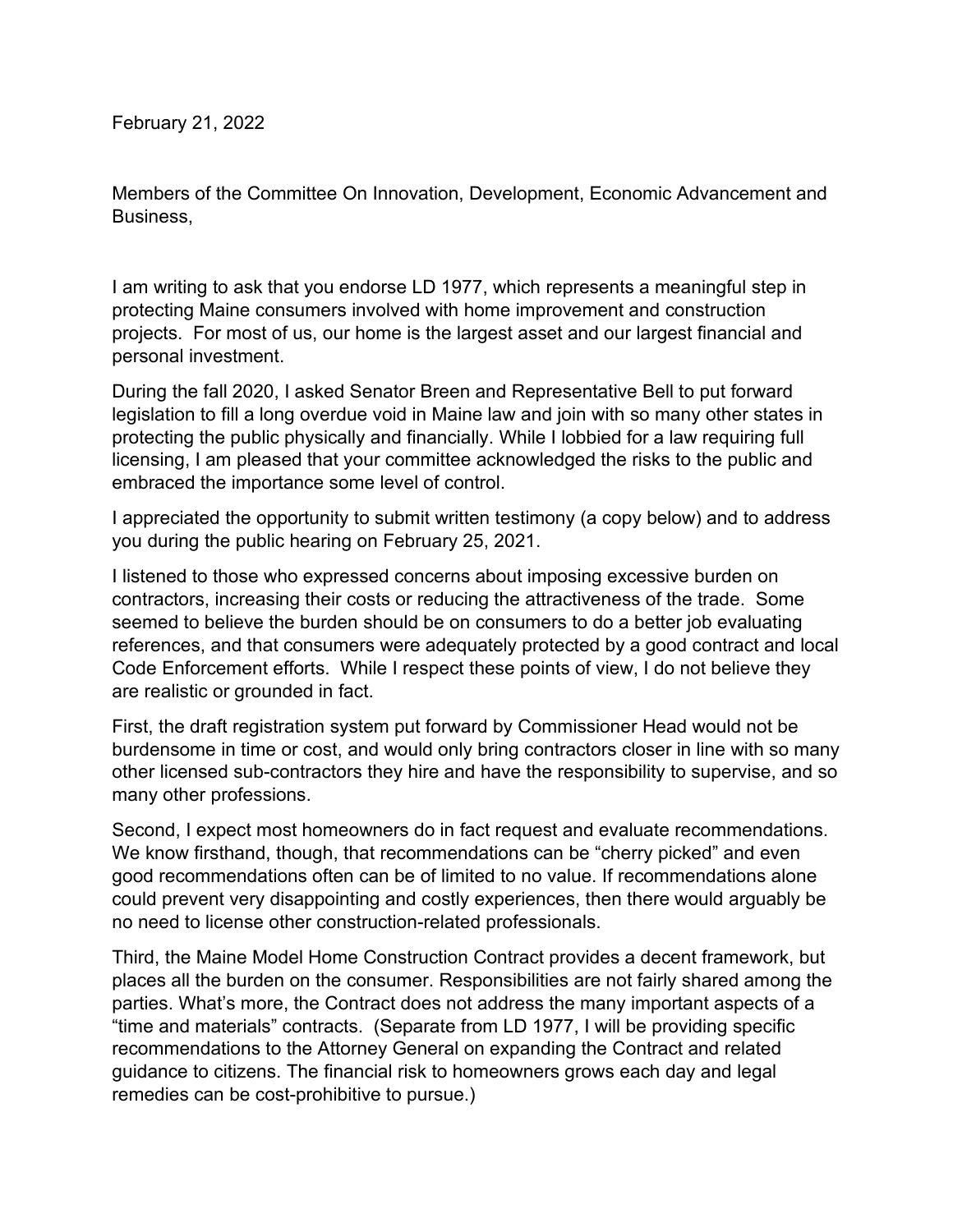Fourth, its unrealistic to expect local Code Enforcement to identify issues, many of which fall outside the building code. They cannot be on site on a regular basis, contractors sometimes cannot wait for them, and sometimes they simply have to rely on the representations by contractors. Our two home construction projects resulted in serious code violations which were not identified by Code Enforcement Officers but evident to Engineers and were extremely costly to remedy. A good reference from a trusted source, a clear building code and Code Enforcement Officer still required us to re-excavate the new foundation of entire home because not one inch of the perimeter drainage system met code. Sadly, the list goes on for us and for so many of your constituents.

Please support LD 1977, a reasonable measure to provide at least some protections to Maine consumers. Thank you.

## LD 195 Testimony, Submitted 2/15/21

Construction is a challenging profession. It demands hard work and a range of important skills, and the acceptance of an awesome responsibility for people's safety. What's more, it is an admirable occupation, rich in societal value. Many should be proud to derive their livelihood from it. My late father-in-law was a successful contractor and was trusted by countless customers. My family and I have had terrific experiences with some contractors.

However, other experiences have been disastrous and very costly. That was how we learned that, unlike many, if not most, other states, there are no licensing requirements for Contractors in Maine. We understand the Legislature has considered adopting laws in this regard, but has not done so.

The time to act is now. We ask you to require Contractors to be licensed, putting them on the same footing as those other occupations associated with home construction: Architects, Engineers, Landscape Architects, Land Surveyors, Electricians, Plumbers, Interior Designers, Appraisers, Heating/Propane Technicians, Well installers, to name just some. Contractors hire, supervise, direct, schedule and pay the many licensed occupations working in a home - but there is no licensing requirement for the Contractors themselves. Local and code enforcement efforts provide some protection, but that system can be overwhelmed, and many significant issues can fall outside code compliance.

States generally protect the public by implementing licensing requirements on many occupations. You have the opportunity to apply these standards to Contactors serving your constituents. The risk of jeopardizing a license is a powerful tool, as it is with so